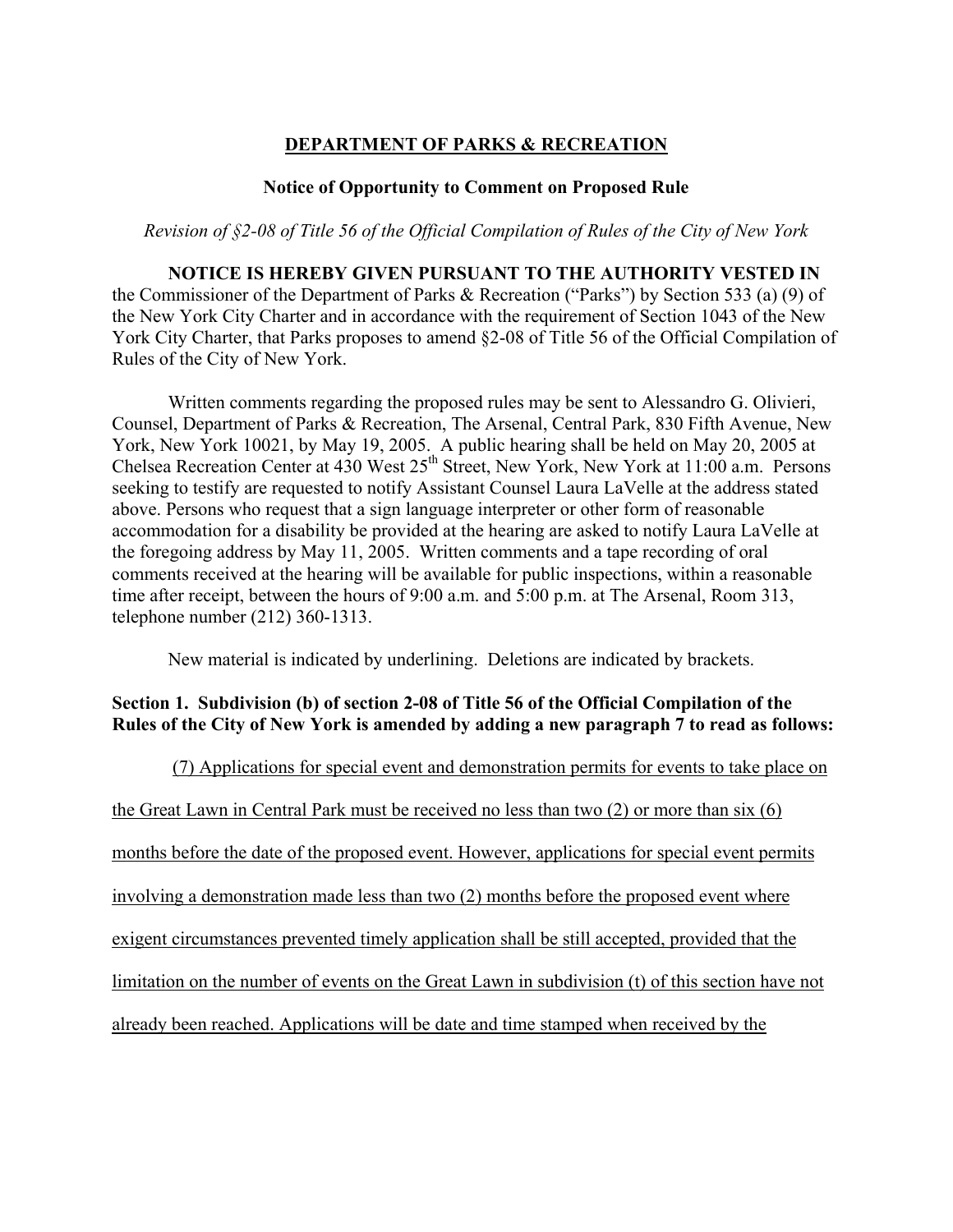Department. Applications will be considered in the order in which they are received as shown by the date and time stamp.

## **§ 2. Paragraphs 4 and 5 of subdivision (c) of section 2-08 of Title 56 of the Official Compilation of the Rules of the City of New York are amended and a new paragraph 6 is added to read as follows:**

(4) within the preceding two years, the applicant has been granted a permit and did, on that prior occasion, knowingly violate a material term or condition of the permit, or any law, ordinance, statute or regulation relating to use of the parks; [or]

(5) the event would interfere unreasonably with the enjoyment of the park by other users[.]; or

(6) with respect to events on the Great Lawn, the conditions for events contained in subdivision

(t) of this section are not complied with.

# **§ 3. Section 2-08 of Title 56 of the Official Compilation of the Rules of the City of New York is amended by adding new subdivisions (t), (u) and (v) to read as follows:**

(t) The following conditions apply to applications for permits for special events and demonstrations on the Great Lawn:

 (1) In any calendar year there will be no more than six permits granted for special events on the Great Lawn. For purposes of this subdivision, a special event may be a demonstration. Two Metropolitan Opera performances and two New York Philharmonic performances account for four (4) of the six (6) special events. By January 1 of each year, the Metropolitan Opera and the New York Philharmonic must exercise their priority to hold their respective two events. If they choose not to hold either one or both of their events, then the available number of other events on the Great Lawn will increase accordingly.

(2) Attendance may not exceed 50,000 persons.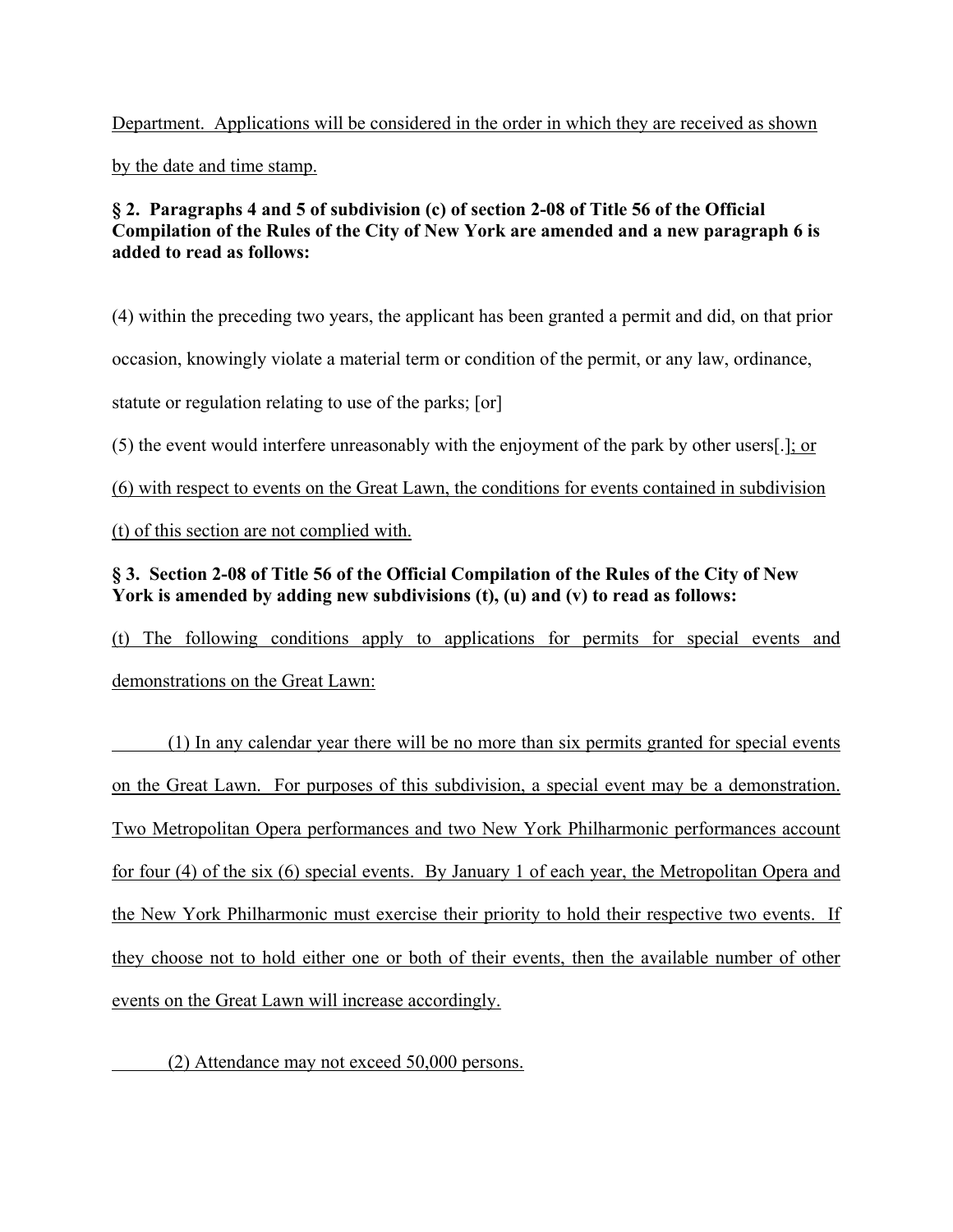(3) Events may only take place during the third or fourth week of August or during the first two weeks of September. The Metropolitan Opera and New York Philharmonic events or any event in lieu of the Metropolitan Opera or New York Philharmonic events will take place in June and July.

 (4) Special events are subject to cancellation by the Commissioner at any time in the event wet conditions exist that will increase the likelihood of damage to the grass.

 (5) The load-in plan for the event must be approved by the Commissioner in order to assure that (A) the maximum number of persons attending does not exceed 50,000; (B) the flow of persons through park landscapes on appropriately designated paths for that purpose shall be orderly; and (C) the attendees will not damage adjacent landscapes.

 (6) The applicant shall post a bond in an amount sufficient to pay for any anticipated damage to the Great Lawn in connection with the scheduled event and made payable to the Department. The amount of the bond will be determined by the Commissioner based upon the following factors: (A) the length of the event; (B) the time of year of the event; (C) the nature of the event, including but not limited to, the type of equipment that will need to be brought onto the Great Lawn, the location of such equipment, and the use of any vehicles on the Great Lawn; (D) the number of people attending the event; (E) experience regarding any prior events of the same or a similar nature; and (F) whether the event or any activities associated with the event present a high risk of property damage. However, the Commissioner shall have the authority to waive the bond required by this subdivision where the applicant is able to demonstrate that such bond cannot be obtained without imposing an unreasonable hardship on the applicant. Any request for a waiver of the bond required by this subdivision shall be included by the applicant in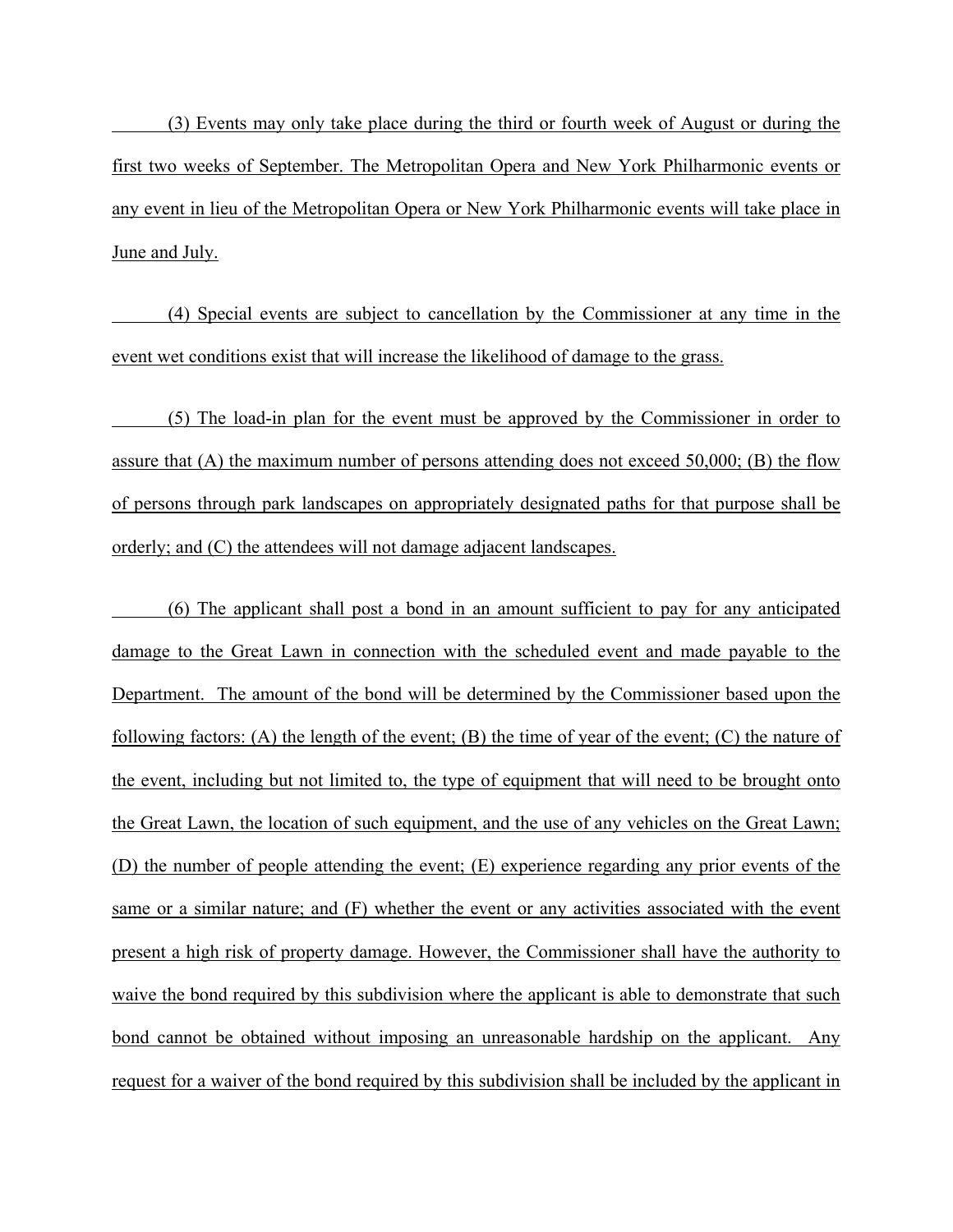their application submitted under this section. The burden of demonstrating unreasonable hardship shall be on the applicant and may be demonstrated by a showing that the cost of obtaining the bond for the event exceeds twenty-five percent (25%) of the applicant's budget for the event. The budget for the event must include not only cash, but also the actual value of any materials and services to be used by the applicant for the event.

 (7) A written acknowledgement by the applicant stating, where applicable, how the applicant will comply with the foregoing provisions must be fully executed no less than 10 days prior to the scheduled event's initial load in. However, for a special event application involving a demonstration that is made less than ten days before the proposed event, where exigent circumstances prevented timely application, the written acknowledgment must be executed as soon as practicable before the event's initial load-in.

 (u) Special conditions for special events and demonstrations on the Sheep Meadow, and the North Meadow, and the Heckscher Ballfields. The Department will not grant any permits for special events or demonstrations on the Sheep Meadow and the North Meadow in Central Park. The Sheep Meadow is reserved solely for passive recreation and the North Meadow is reserved solely for permitted athletic events and passive recreation. In anticipation of the Heckscher Ballfields further restoration in fall 2005, the Heckscher Ballfields will be available for special events and demonstrations until the restoration works begins. However, after such further restoration, the Heckscher Ballfields will be reserved solely for permitted athletic events and passive recreation.

 (v) Special conditions for special events and demonstrations on the East Meadow. The East Meadow in Central Park and the paved areas south of the Bethesada Terrace, including the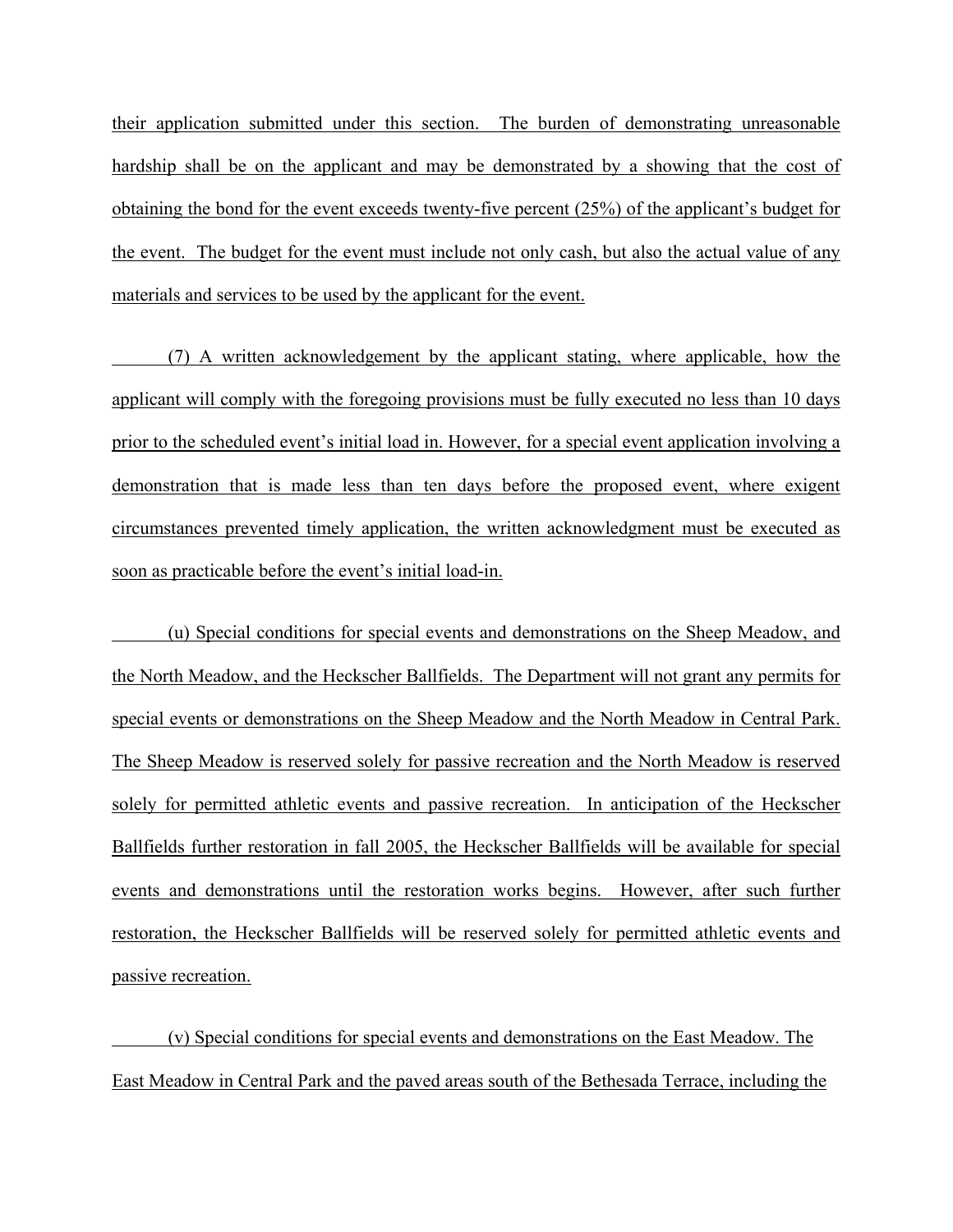Literary Walk and the Bandshell areas, are available for large special events or demonstrations that cannot be held on the Great Lawn. However, the Department will not permit more than two (2) events per month that occupy the East Meadow for twenty-four hours or more. The time that an event occupies the East Meadow starts at the occurrence of the initial load-in of equipment and any other materials for the event and concludes when the load-out of the event, including the removal from the park of all equipment and any other materials for the event, is completed.

### STATEMENT OF BASIS AND PURPOSE

 These regulations are proposed to establish the use of certain restored lawns and landscapes within Central Park in accordance with sound horticulture practice so as to maintain those areas in a healthy condition. The preservation of these lawns and landscapes makes possible a full range of active and passive recreational use to the benefit of the City's residents and visitors, as well as assures the greater availability of such preserved lawns and landscapes for use by the public.

 As a result of many years of overuse and limited resources for maintenance, the condition of Central Park had deteriorated to the point where many lawns were barren landscapes devoid of plants and shrubs. Through a combination of private philanthropy and public funds in excess of 24 million dollars, a long-term restoration project was undertaken which resulted in the restoration of the Sheep Meadow by 1980, the North Meadow by 1999 and Great Lawn between 1995 and 1997. In the case of the Great Lawn, restoration included the installation of an advanced irrigation and drainage system. Limitations on uses of these restored lawns and a vigorous lawn care and management plan made possible through both public and private funding have resulted in the preservation of these areas in their restored condition.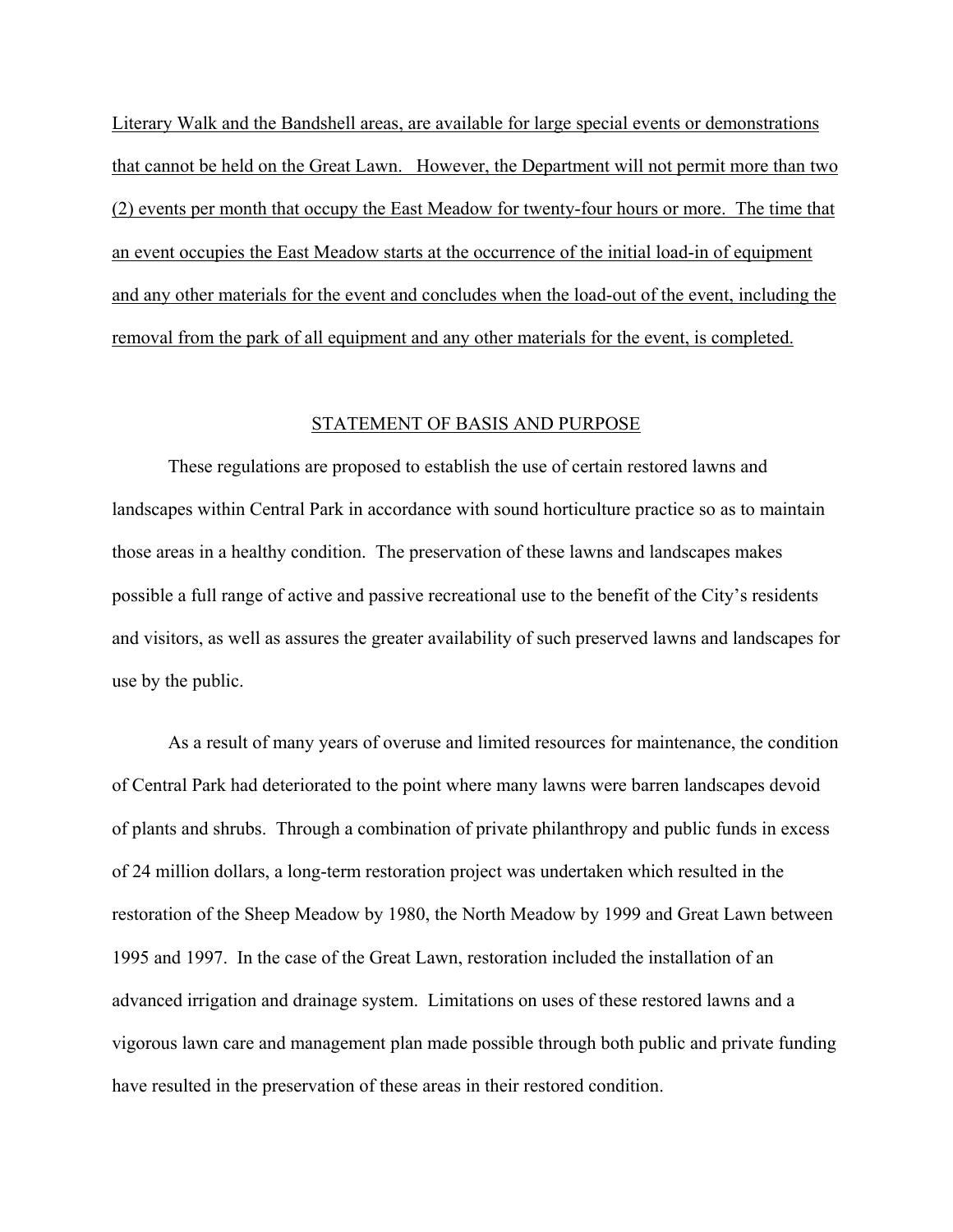These regulations codify what has been a successful program of regulated use and planned maintenance since the restoration, and provide a clear set of rules for permitted uses in the restored areas of the Park. They seek to foster enjoyment of the park by millions of annual users who participate in athletic leagues, sunbathe, picnic and attend special events. Healthy lawns and landscapes are an integral component of an enjoyable park experience. Damage to the grass requires that a lawn be closed for repair, displacing both regularly scheduled and spontaneous use. These regulations seek to minimize damage while balancing a variety of competing uses so that the lawns can provide maximum enjoyment for all.

The prevention of lawn damage requires management informed by principles of good horticulture. The regulations permit a variety of uses consistent with accepted horticulture principles for lawn and landscape management. The regulations reflect scientifically based horticulture needs, including seasonal cycles, and the impact of various uses on the grass and surrounding landscapes. Limitations on all use in wet conditions, limitations on some use during certain months and at certain locations, the requirement of appropriate load-in plans for, and control of attendance at, large special events are examples of provisions designed to minimize damage to the lawns and landscapes.

### The Great Lawn

 The history of use on the Great Lawn has been fairly consistent over several decades prior to its restoration. Concerts by the Metropolitan Opera and the New York Philharmonic, which are free to the public, have taken place on the Great Lawn for approximately the last 25 years. The continuation of these concerts after the restoration established that they are extremely low impact events that cause little, if any, damage. Most other large special events that have taken place on the Great Lawn pre-date the restoration to a time when the lawn was in a seriously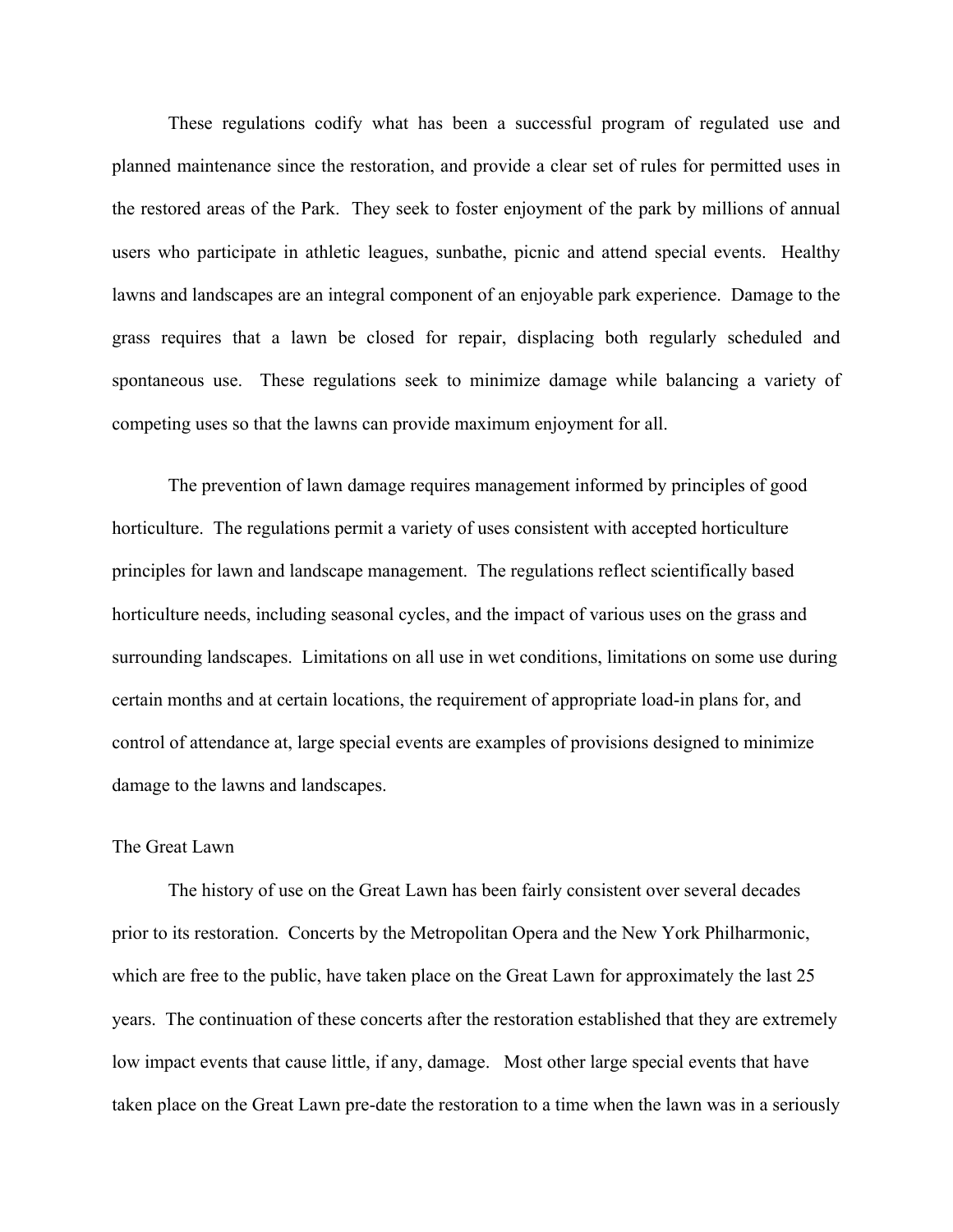degraded condition. The stage and heavy equipment used at those events created ruts in the bare ground and, along with large number of participants, seriously compacted the soil. In addition, the unregulated entry of participants into the event site frequently allowed delicate plantings and landscapes to be overrun and destroyed. Since the restoration, there have been few requests for large special events, and the few that have taken place have demonstrated the need for the restrictions on use contained in these regulations. For example, in 1997 the Family Reunion, which traditionally takes place after the New York Marathon, was held on the Great Lawn. Because it caused extensive damage, it was moved to Central Park West, a paved area where it continues to take place on an annual basis. In 2003, a large popular music concert featuring the Dave Mathews band was held on the Great Lawn. It was attended by 80,000 people, and despite vigorous efforts to protect the lawn including a staged load-in plan and private security to enforce the plan, there was substantial damage which required the lawn to be closed for repair for an extended period. The schedule for athletic events on the Great Lawn takes into account the seasonal requirements for seeding and nurturing of the grass and causes no damage other than normal wear and tear that is addressed through regular maintenance. Finally, there has always been scheduled athletic use on the ball fields of the Great Lawn. Since restoration those activities have continued with stricter regulation.

As a result of this prior experience with use and its effects, the regulations for the Great Lawn limit the number and size of events that can take place there and the time of year during which they can occur. In addition, they mandate an approved load-in plan for equipment and crowds to avoid damage to both the lawns and surrounding landscapes, as well as a prohibition on use when the lawn is wet. A bond is required to cover the potential damage with a waiver provision for when the bond would pose a financial hardship. Hardship is determined by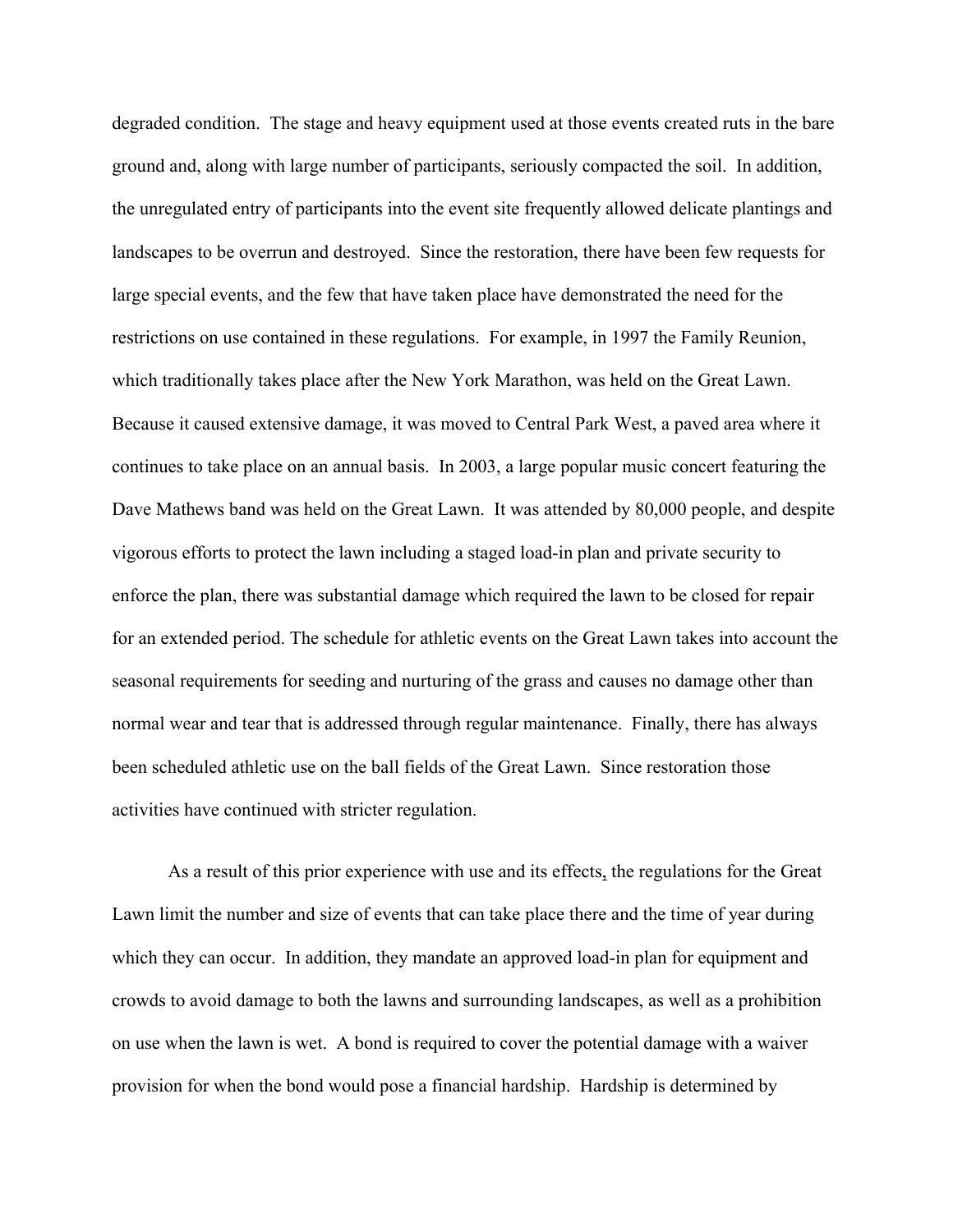reference to the budget for the event, a provision designed to insure an equitable and realistic assessment of financial ability to post a bond for the event.

Sheep Meadow and North Meadow

 The Sheep Meadow and the North Meadow have been planted with hardy grass but do not have an advanced irrigation or drainage system similar to that of the Great Lawn. Consequently, they are particularly prone to soil compaction, which could result from special events drawing large crowds. This fact was well demonstrated when after several years of experiencing extensive damage in Sheep Meadow from the opening ceremonies for the AIDS Walk, the Parks Department determined that after the 2003 event this gathering could no longer take place in the Sheep Meadow and would instead be held on the paved surfaces near the Bandshell in Central Park. Since that time, special events are no longer permitted on the Sheep Meadow. The North Meadow is reserved for athletic and passive recreational activity and has not been the host for non-athletic events since its restoration.

## Heckscher Ballfields.

 Since their initial restoration in the early 1980s the Heckscher Ballfields have been used only for softball and passive recreation. Because they are scheduled for further restoration in the fall 2005, the Parks Department has made them available to host special events in 2005 until the restoration work begins. After further restoration, however, the Heckscher Ballfields will again be limited to softball and passive recreation.

#### The East Meadow